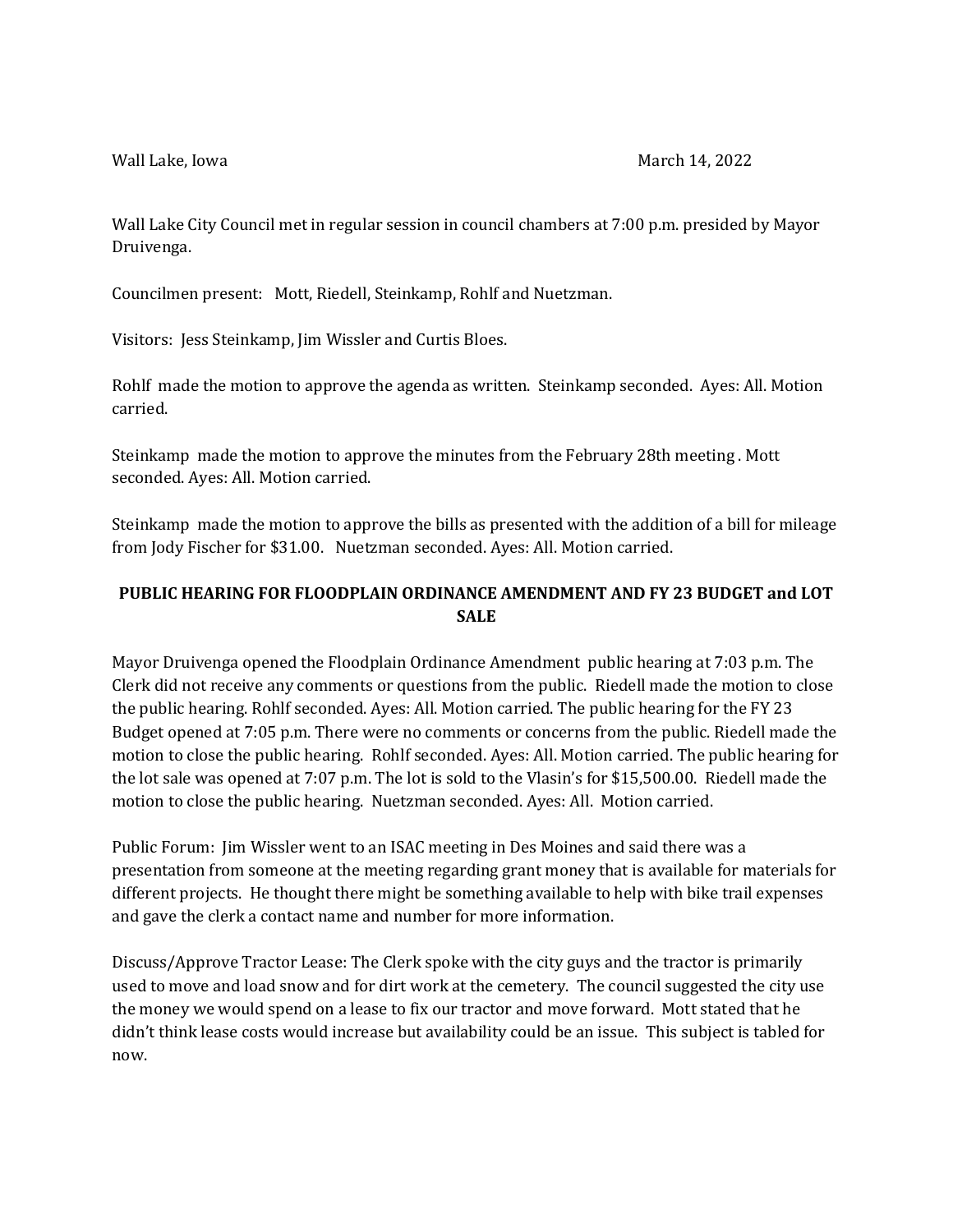Discuss/Approve Final Approval of FY 2023 Budget: Steinkamp asked if the REC board budget was included in the city's budget. The Clerk informed him it was not, the city budget is due at the end of March. The city can amend the budget to include the REC center budget at a later date. Rohlf made the motion to approve the FY 2023 budget. Riedell seconded. Roll call vote: Rohlf;yes, Mott;yes, Riedell;yes, Steinkamp;yes, Nuetzman;yes. Motion carried.

Discuss/Approve REC Board budget discussion: Riedell made the motion to approve the REC board budget of \$5000.00 for the remaining FY 22 which ends June 30th. Rohlf seconded. Roll call vote: Rohlf;yes, Mott;yes, Riedell;yes, Steinkamp;yes, Nuetzman;yes. Motion carried.

Discuss/Approve School Lower East half Cat Grant: Cat Grant Committee met to discuss the grant definition and detail, some suggestions from the public and tour the school. The grant is due April 15<sup>th</sup>. The committee will meet a couple more times before that date.

Discuss/Approve Sidewalk Program and Ordinance Enforcement: Riedell made the motion to leave the sidewalk program cap at \$2000 and to increase the linear footage reimbursement from \$3.50 to \$4.50. Nuetzman suggested publishing sidewalk program information in the newspaper. Rohlf seconded. Ayes: All. Motion carried.

Discuss/Approve Resolution 2022-09; a resolution approving signatories to Bank accounts: Riedell made the motion to approve Resolution 2022-09. Nuetzman seconded. Roll call vote: Rohlf;yes, Mott;yes, Riedell;yes, Steinkamp;yes, Nuetzman;yes. Motion carried.

Discuss/Approve Pool Board Manager Hire: Steinkamp told council that the pool board decided to hire Halle Hemer as the pool manager again for the 2022 season. Riedell made the motion to approve Halle Hemer as the pool manager for 2022. Rohlf seconded. Ayes: All. Motion carried.

Discuss/Approve Alleys to resurface: The Clerk received two bids and reviewed the list of alleys from Nuetzman and Riedell that they felt needed repair. The Clerk recommends hiring Blacktop Service to do the work, we have used Blacktop Service before. The Clerk thinks the city should have 3 alleys repaired and 5th Street completed. Nuetzman made the motion to approve Blacktop Service to repair the alleys and 5th Street work. Steinkamp seconded. Ayes: All. Motion carried.

Discuss/ Approve Ordinance 2022-01; an ordinance defining Floodplain Regulations: Rohlf made the motion to introduce and approve Ordinance 2022-01. Steinkamp seconded. Roll call vote: Rohlf;yes, Mott;yes, Riedell;yes, Steinkamp;yes, Nuetzman;yes. Motion carried. Riedell made the motion to waive the second and third reading of Ordinance 2022-01. Mott seconded. Roll call vote: Rohlf;yes, Mott;yes, Riedell;yes, Steinkamp;yes, Nuetzman;yes. Motion carried. Steinkamp made the motion to approve the final passage of Ordinance 2022-01. Nuetzman seconded. Roll call vote: Rohlf;yes, Mott;yes, Riedell;yes, Steinkamp;yes, Nuetzman;yes. Motion carried.

Discuss/Approve Purchase of new Public Works Pickup-not available until 2023 if ordered now: Riedell suggested getting a bid on a 4 door as well as a 2 door pickup. The Clerk will get bids and bring to a future meeting.

Discuss/Approve Electric wholesale costs and wind generation: The Clerk designed a spreadsheet for council to review that tracks our electric cost, kilowatt hours purchased and wind production year to year. WAPA will be increasing costs next year by approximately \$29,000 which is 15-16%. Transmission costs increase every year by 4-5%. We have not received that information yet. Our